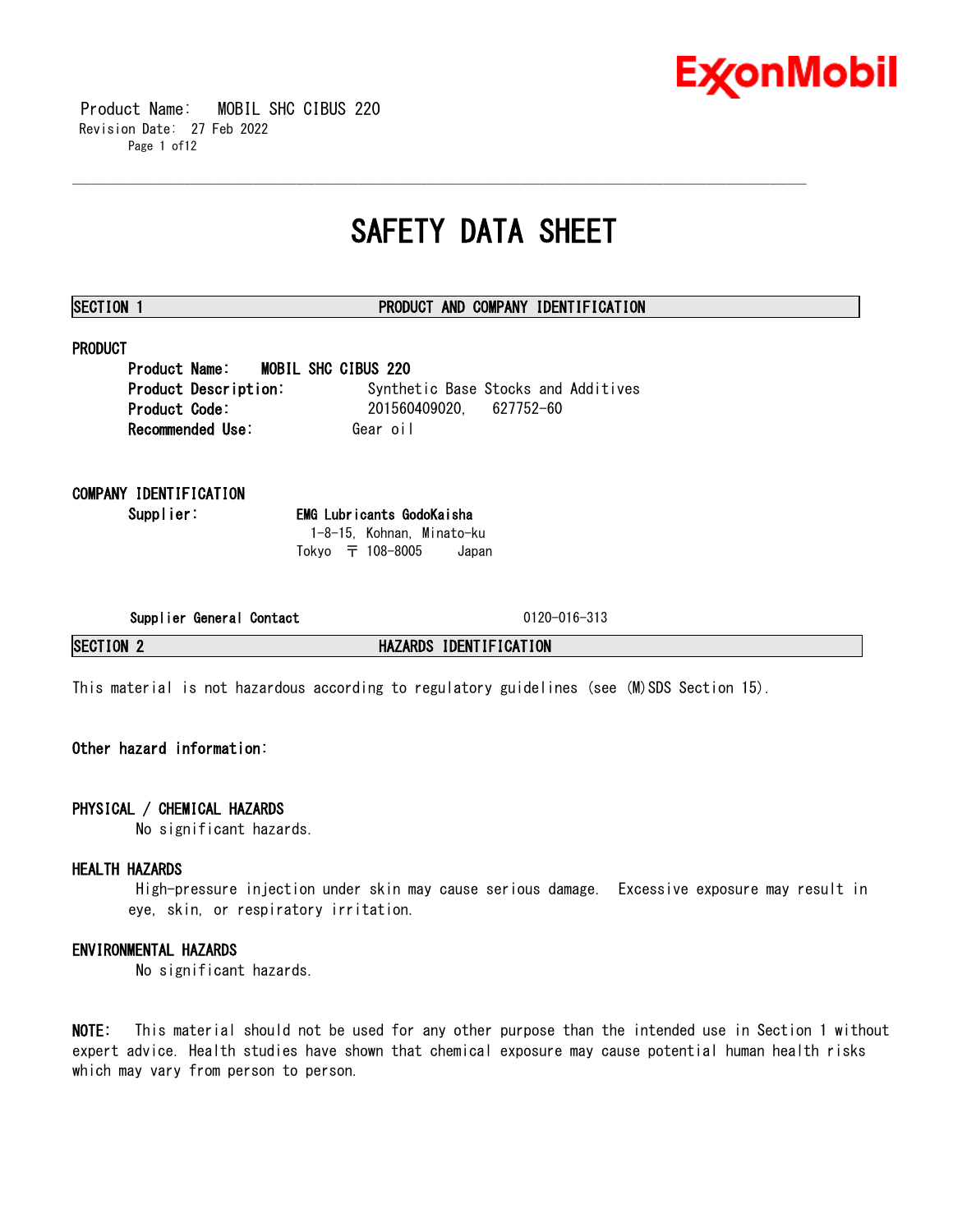

 Product Name: MOBIL SHC CIBUS 220 Revision Date: 27 Feb 2022 Page 2 of12

### **SECTION 3 COMPOSITION / INFORMATION ON INGREDIENTS**

# **Chemical Substance or Mixture Identification**

This material is defined as a mixture.

### **No Hazardous Substance(s) or Complex Substance(s) required for disclosure.**

# **SECTION 4 FIRST AID MEASURES**

\_\_\_\_\_\_\_\_\_\_\_\_\_\_\_\_\_\_\_\_\_\_\_\_\_\_\_\_\_\_\_\_\_\_\_\_\_\_\_\_\_\_\_\_\_\_\_\_\_\_\_\_\_\_\_\_\_\_\_\_\_\_\_\_\_\_\_\_\_\_\_\_\_\_\_\_\_\_\_\_\_\_\_\_\_\_\_\_\_\_\_\_\_\_\_\_\_\_\_\_\_\_\_\_\_\_\_\_\_\_\_\_\_\_\_\_\_\_

### **INHALATION**

Remove from further exposure. For those providing assistance, avoid exposure to yourself or others. Use adequate respiratory protection. If respiratory irritation, dizziness, nausea, or unconsciousness occurs, seek immediate medical assistance. If breathing has stopped, assist ventilation with a mechanical device or use mouth-to-mouth resuscitation.

# **SKIN CONTACT**

Wash contact areas with soap and water. If product is injected into or under the skin, or into any part of the body, regardless of the appearance of the wound or its size, the individual should be evaluated immediately by a physician as a surgical emergency. Even though initial symptoms from high pressure injection may be minimal or absent, early surgical treatment within the first few hours may significantly reduce the ultimate extent of injury.

### **EYE CONTACT**

Flush thoroughly with water. If irritation occurs, get medical assistance.

### **INGESTION**

First aid is normally not required. Seek medical attention if discomfort occurs.

### **NOTE TO PHYSICIAN**

None

# **SECTION 5 FIRE FIGHTING MEASURES**

# **EXTINGUISHING MEDIA**

**Appropriate Extinguishing Media:** Use water fog, foam, dry chemical or carbon dioxide (CO2) to extinguish flames.

**Inappropriate Extinguishing Media:** Straight Streams of Water

## **FIRE FIGHTING**

**Fire Fighting Instructions:** Evacuate area. Prevent runoff from fire control or dilution from entering streams, sewers, or drinking water supply. Firefighters should use standard protective equipment and in enclosed spaces, self-contained breathing apparatus (SCBA). Use water spray to cool fire exposed surfaces and to protect personnel.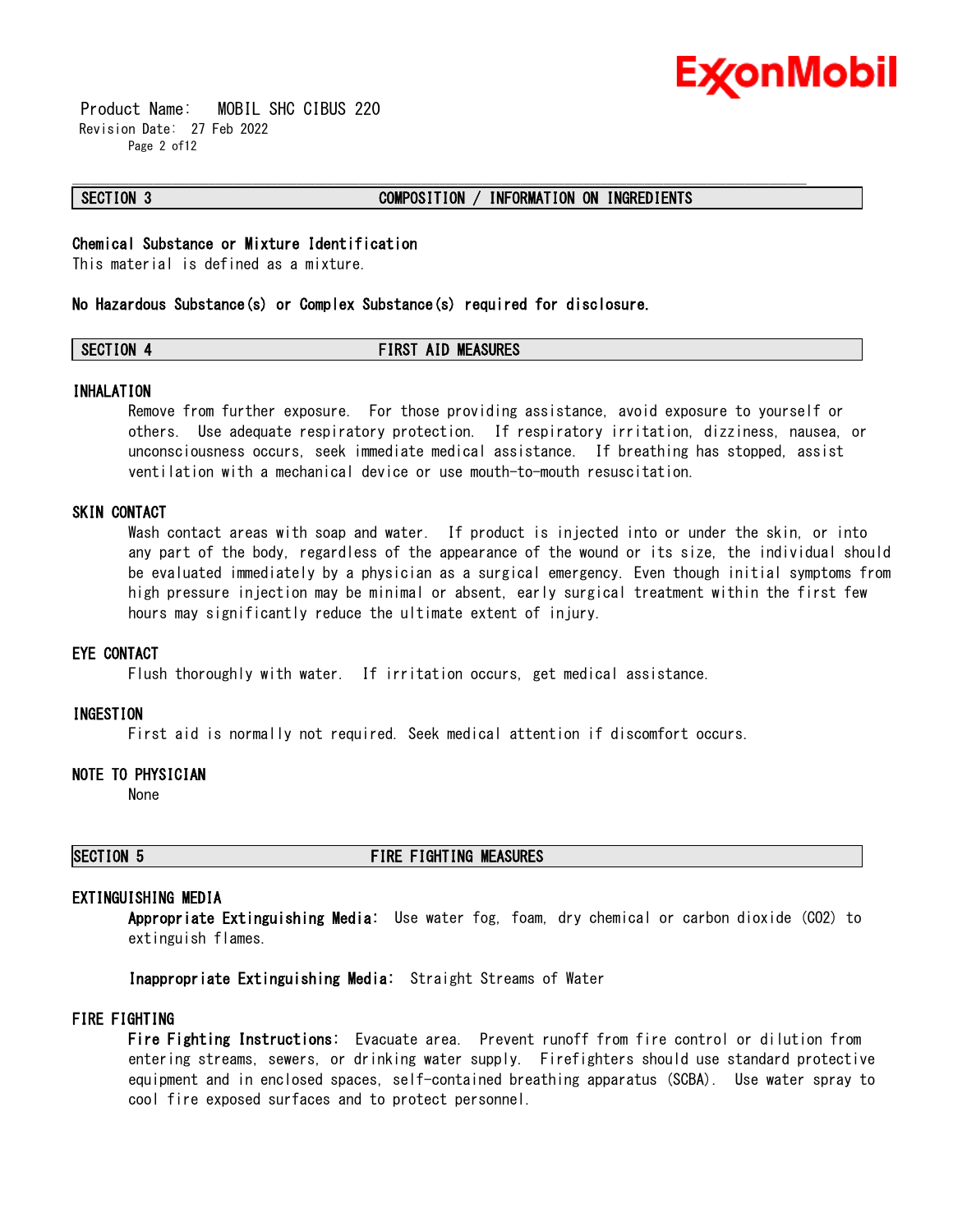

 Product Name: MOBIL SHC CIBUS 220 Revision Date: 27 Feb 2022 Page 3 of12

> **Hazardous Combustion Products:** Aldehydes, Incomplete combustion products, Oxides of carbon, Smoke, Fume, Sulfur oxides

\_\_\_\_\_\_\_\_\_\_\_\_\_\_\_\_\_\_\_\_\_\_\_\_\_\_\_\_\_\_\_\_\_\_\_\_\_\_\_\_\_\_\_\_\_\_\_\_\_\_\_\_\_\_\_\_\_\_\_\_\_\_\_\_\_\_\_\_\_\_\_\_\_\_\_\_\_\_\_\_\_\_\_\_\_\_\_\_\_\_\_\_\_\_\_\_\_\_\_\_\_\_\_\_\_\_\_\_\_\_\_\_\_\_\_\_\_\_

### **FLAMMABILITY PROPERTIES**

**Flash Point [Method]:** >250°C (482°F) [ ASTM D-92] **Flammable Limits (Approximate volume % in air):** LEL: 0.9 UEL: 7.0 **Autoignition Temperature:** N/D

**SECTION 6 ACCIDENTAL RELEASE MEASURES**

### **NOTIFICATION PROCEDURES**

In the event of a spill or accidental release, notify relevant authorities in accordance with all applicable regulations.

### **PERSONAL PRECAUTIONS**

Avoid contact with spilled material. See Section 5 for fire fighting information. See the Hazard Identification Section for Significant Hazards. See Section 4 for First Aid Advice. See Section 8 for advice on the minimum requirements for personal protective equipment. Additional protective measures may be necessary, depending on the specific circumstances and/or the expert judgment of the emergency responders.

### **SPILL MANAGEMENT**

**Land Spill:** Stop leak if you can do it without risk. Recover by pumping or with suitable absorbent.

**Water Spill:** Stop leak if you can do it without risk. Confine the spill immediately with booms. Warn other shipping. Remove from the surface by skimming or with suitable absorbents. Seek the advice of a specialist before using dispersants.

Water spill and land spill recommendations are based on the most likely spill scenario for this material; however, geographic conditions, wind, temperature, (and in the case of a water spill) wave and current direction and speed may greatly influence the appropriate action to be taken. For this reason, local experts should be consulted. Note: Local regulations may prescribe or limit action to be taken.

### **ENVIRONMENTAL PRECAUTIONS**

Large Spills: Dike far ahead of liquid spill for later recovery and disposal. Prevent entry into waterways, sewers, basements or confined areas.

### **SECTION 7 HANDLING AND STORAGE**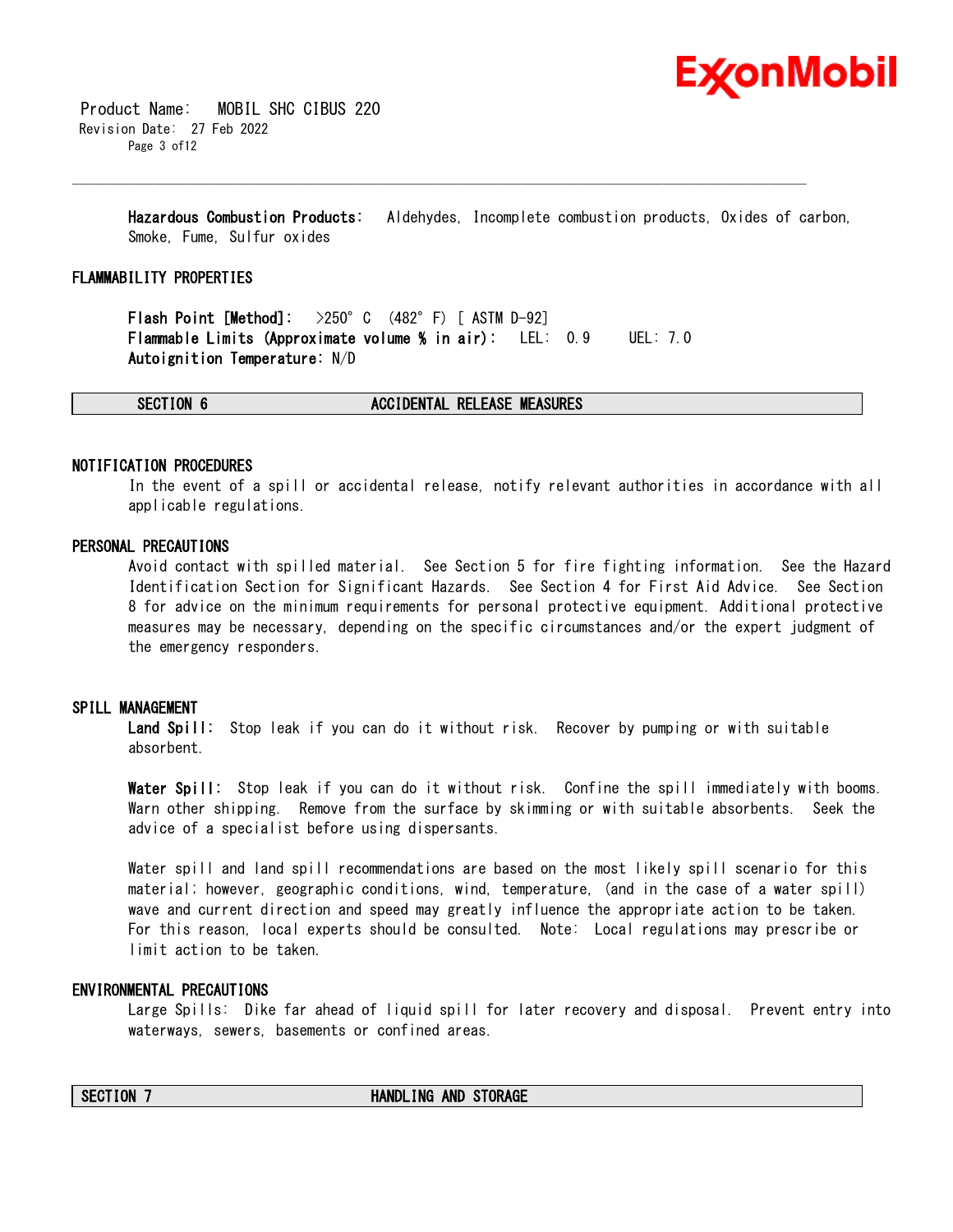

 Product Name: MOBIL SHC CIBUS 220 Revision Date: 27 Feb 2022 Page 4 of 12

### **HANDLING (Technical Measures; Safety Handling Precautions; Contact Avoidance)**

\_\_\_\_\_\_\_\_\_\_\_\_\_\_\_\_\_\_\_\_\_\_\_\_\_\_\_\_\_\_\_\_\_\_\_\_\_\_\_\_\_\_\_\_\_\_\_\_\_\_\_\_\_\_\_\_\_\_\_\_\_\_\_\_\_\_\_\_\_\_\_\_\_\_\_\_\_\_\_\_\_\_\_\_\_\_\_\_\_\_\_\_\_\_\_\_\_\_\_\_\_\_\_\_\_\_\_\_\_\_\_\_\_\_\_\_\_\_

Prevent small spills and leakage to avoid slip hazard. Material can accumulate static charges which may cause an electrical spark (ignition source). When the material is handled in bulk, an electrical spark could ignite any flammable vapors from liquids or residues that may be present (e.g., during switch-loading operations). Use proper bonding and/or ground procedures. However, bonding and grounds may not eliminate the hazard from static accumulation. Consult local applicable standards for guidance. Additional references include American Petroleum Institute 2003 (Protection Against Ignitions Arising out of Static, Lightning and Stray Currents) or National Fire Protection Agency 77 (Recommended Practice on Static Electricity) or CENELEC CLC/TR 50404 (Electrostatics - Code of practice for the avoidance of hazards due to static electricity).

**Static Accumulator:** This material is a static accumulator.

### **STORAGE (Safe Storage Conditions; Safe Containers and Packaging Materials)**

The type of container used to store the material may affect static accumulation and dissipation. Do not store in open or unlabelled containers.

# **SECTION 8 EXPOSURE CONTROLS / PERSONAL PROTECTION**

**Exposure limits/standards for materials that can be formed when handling this product:** When mists/aerosols can occur the following is recommended: 5 mg/m<sup>3</sup> - ACGIH TLV (inhalable fraction).

# **Biological limits**

No biological limits allocated.

NOTE: Limits/standards shown for guidance only. Follow applicable regulations.

### **ENGINEERING CONTROLS**

The level of protection and types of controls necessary will vary depending upon potential exposure conditions. Control measures to consider:

No special requirements under ordinary conditions of use and with adequate ventilation.

### **PERSONAL PROTECTION**

Personal protective equipment selections vary based on potential exposure conditions such as applications, handling practices, concentration and ventilation. Information on the selection of protective equipment for use with this material, as provided below, is based upon intended, normal usage.

**Respiratory Protection:** If engineering controls do not maintain airborne contaminant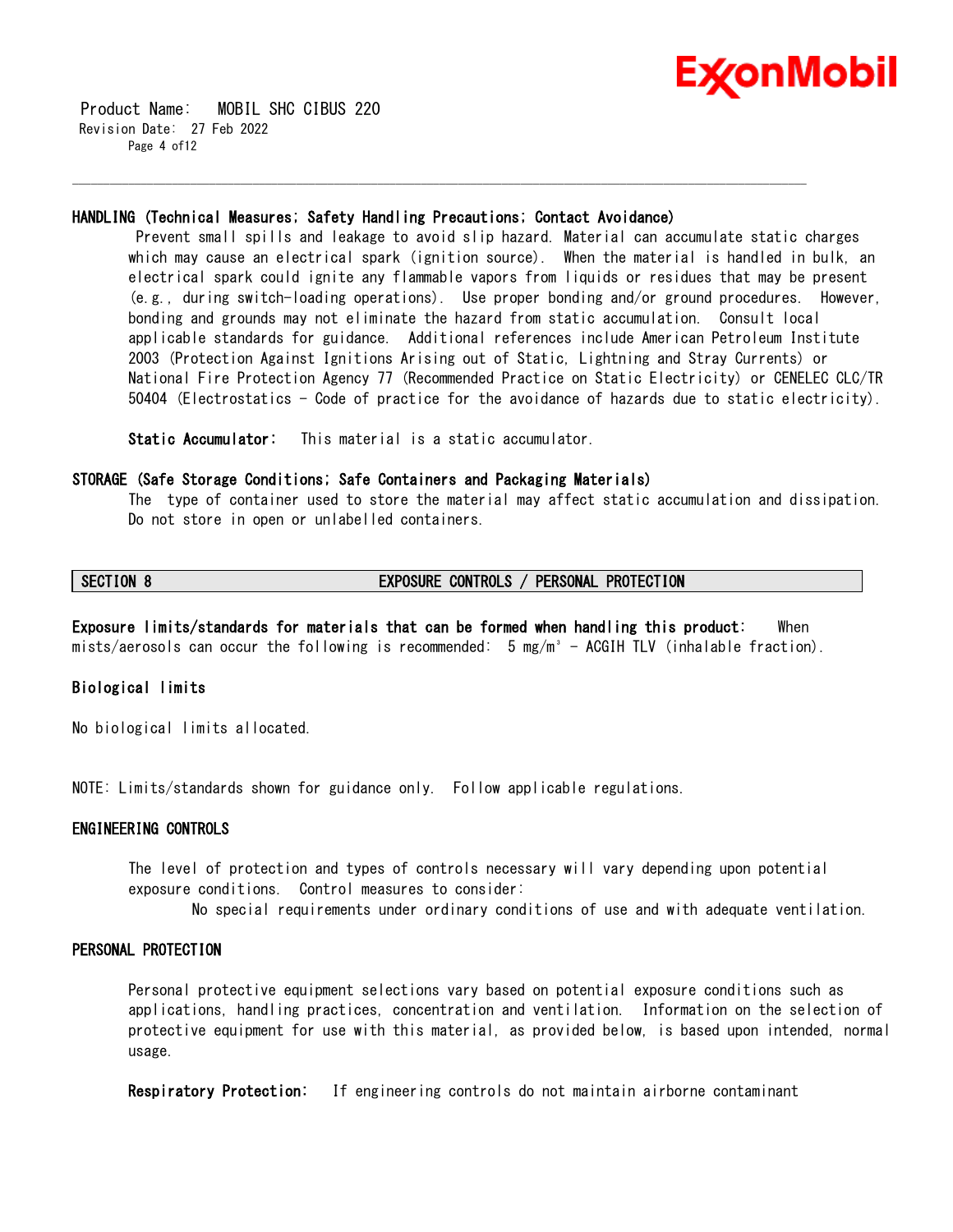

 Product Name: MOBIL SHC CIBUS 220 Revision Date: 27 Feb 2022 Page 5 of 12

> concentrations at a level which is adequate to protect worker health, an approved respirator may be appropriate. Respirator selection, use, and maintenance must be in accordance with regulatory requirements, if applicable. Types of respirators to be considered for this material include: No special requirements under ordinary conditions of use and with adequate ventilation. Particulate

\_\_\_\_\_\_\_\_\_\_\_\_\_\_\_\_\_\_\_\_\_\_\_\_\_\_\_\_\_\_\_\_\_\_\_\_\_\_\_\_\_\_\_\_\_\_\_\_\_\_\_\_\_\_\_\_\_\_\_\_\_\_\_\_\_\_\_\_\_\_\_\_\_\_\_\_\_\_\_\_\_\_\_\_\_\_\_\_\_\_\_\_\_\_\_\_\_\_\_\_\_\_\_\_\_\_\_\_\_\_\_\_\_\_\_\_\_\_

For high airborne concentrations, use an approved supplied-air respirator, operated in positive pressure mode. Supplied air respirators with an escape bottle may be appropriate when oxygen levels are inadequate, gas/vapor warning properties are poor, or if air purifying filter capacity/rating may be exceeded.

**Hand Protection:** Any specific glove information provided is based on published literature and glove manufacturer data. Glove suitability and breakthrough time will differ depending on the specific use conditions. Contact the glove manufacturer for specific advice on glove selection and breakthrough times for your use conditions. Inspect and replace worn or damaged gloves. The types of gloves to be considered for this material include:

No protection is ordinarily required under normal conditions of use. Nitrile,Viton

**Eye Protection:** If contact is likely, safety glasses with side shields are recommended.

**Skin and Body Protection:** Any specific clothing information provided is based on published literature or manufacturer data. The types of clothing to be considered for this material include:

No skin protection is ordinarily required under normal conditions of use. In accordance with good industrial hygiene practices, precautions should be taken to avoid skin contact.

**Specific Hygiene Measures:** Always observe good personal hygiene measures, such as washing after handling the material and before eating, drinking, and/or smoking. Routinely wash work clothing and protective equipment to remove contaminants. Discard contaminated clothing and footwear that cannot be cleaned. Practice good housekeeping.

### **ENVIRONMENTAL CONTROLS**

Comply with applicable environmental regulations limiting discharge to air, water and soil. Protect the environment by applying appropriate control measures to prevent or limit emissions.

## **SECTION 9 PHYSICAL AND CHEMICAL PROPERTIES**

**Note: Physical and chemical properties are provided for safety, health and environmental considerations only and may not fully represent product specifications. Contact the Supplier for additional information.**

**BASIC PHYSICAL AND CHEMICAL PROPERTIES Physical State:** Liquid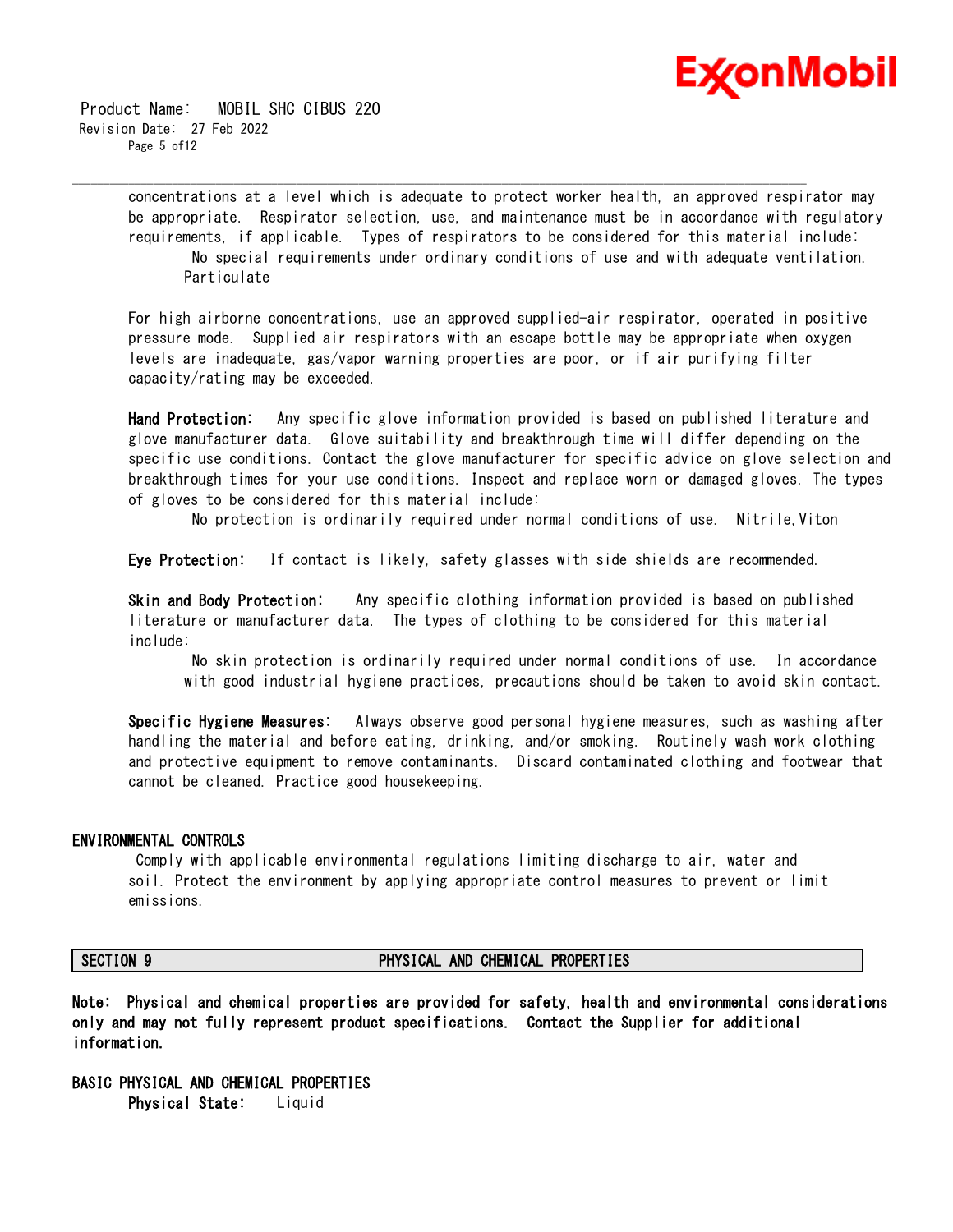

 Product Name: MOBIL SHC CIBUS 220 Revision Date: 27 Feb 2022 Page 6 of12

> **Color:** Pale Yellow **Odor:** Characteristic **Melting Point:** N/A **Freezing Point:** N/D **Initial Boiling Point / Range:** > 316°C (601°F) [Estimated] **Flammability:** Ignitable **Lower and Upper Explosion Limit/Flammability Limit:** LEL: 0.9 UEL: 7.0 **Flash Point [Method]:** >250°C (482°F) [ ASTM D-92] **Autoignition Temperature:** N/D **Decomposition Temperature:** N/D **pH:** N/A **Kinematic Viscosity:** >220 cSt (220 mm2/sec) at 40 °C | 24.5 cSt (24.5 mm2/sec) at 100°C [ASTM D 445] **Solubility in Water:** Negligible **Partition Coefficient: n-Octanol/water (log value):** > 3.5 [Estimated] **Vapor Pressure:**  $\langle 0.013 \text{ kPa} (0.1 \text{ mm Hg}) \text{ at } 20 \degree \text{ C}$  [Estimated] **Relative Density (at 15 °C):** 0.857 [ASTM D4052] **Relative Vapor Density (Air = 1):**  $> 2$  at 101 kPa [Estimated] **Particle Characteristics: Median Size:** N/A **Size Range:** N/A

\_\_\_\_\_\_\_\_\_\_\_\_\_\_\_\_\_\_\_\_\_\_\_\_\_\_\_\_\_\_\_\_\_\_\_\_\_\_\_\_\_\_\_\_\_\_\_\_\_\_\_\_\_\_\_\_\_\_\_\_\_\_\_\_\_\_\_\_\_\_\_\_\_\_\_\_\_\_\_\_\_\_\_\_\_\_\_\_\_\_\_\_\_\_\_\_\_\_\_\_\_\_\_\_\_\_\_\_\_\_\_\_\_\_\_\_\_\_

# **OTHER INFORMATION**

**Pour Point:** -18°C (0°F) [ASTM D97] **Evaporation Rate (n-butyl acetate = 1):** N/D **Oxidizing Properties:** See Hazards Identification Section.

# **SECTION 10 STABILITY AND REACTIVITY**

**REACTIVITY:** See sub-sections below.

**STABILITY:** Material is stable under normal conditions.

**CONDITIONS TO AVOID:** Excessive heat. High energy sources of ignition.

**MATERIALS TO AVOID:** Strong oxidizers

**HAZARDOUS DECOMPOSITION PRODUCTS:** Material does not decompose at ambient temperatures.

**POSSIBILITY OF HAZARDOUS REACTIONS:** Hazardous polymerization will not occur.

**SECTION 11 TOXICOLOGICAL INFORMATION**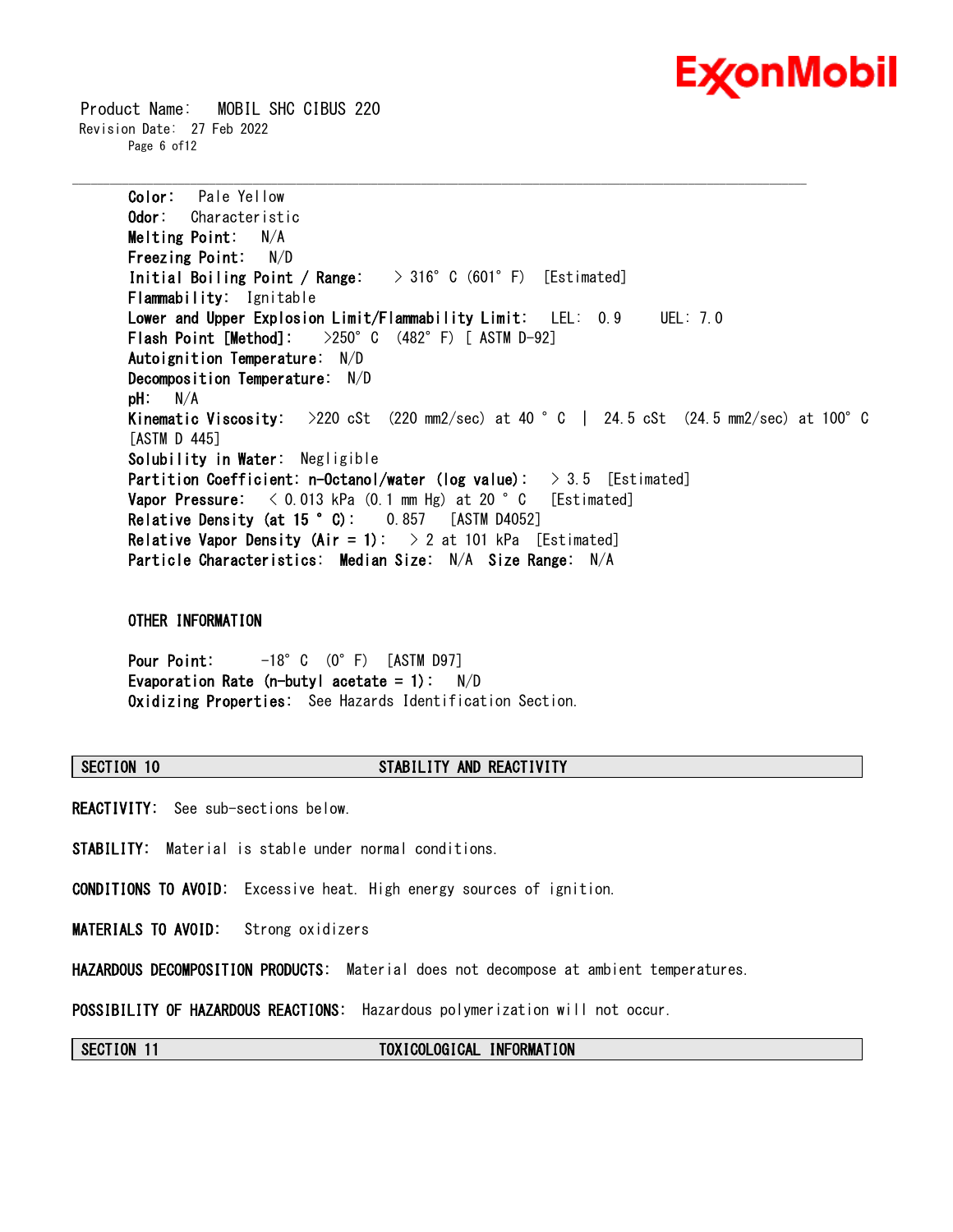

 Product Name: MOBIL SHC CIBUS 220 Revision Date: 27 Feb 2022 Page 7 of12

# **INFORMATION ON TOXICOLOGICAL EFFECTS**

| <b>Hazard Class</b>                     | Conclusion / Remarks                                                                               |  |  |
|-----------------------------------------|----------------------------------------------------------------------------------------------------|--|--|
| lInhalation                             |                                                                                                    |  |  |
| Acute Toxicity: No end point data for   | Minimally Toxic. Based on assessment of the components.                                            |  |  |
| material.                               |                                                                                                    |  |  |
| Irritation: No end point data for       | Negligible hazard at ambient/normal handling temperatures.                                         |  |  |
| lmaterial.                              |                                                                                                    |  |  |
| Ingestion                               |                                                                                                    |  |  |
| Acute Toxicity: No end point data for   | Minimally Toxic. Based on assessment of the components.                                            |  |  |
| material.                               |                                                                                                    |  |  |
| Skin                                    |                                                                                                    |  |  |
| Acute Toxicity: No end point data for   | Minimally Toxic. Based on assessment of the components.                                            |  |  |
| material.                               |                                                                                                    |  |  |
| Skin Corrosion/Irritation: No end point | Negligible irritation to skin at ambient temperatures.                                             |  |  |
| data for material.                      | Based on assessment of the components.                                                             |  |  |
| Eye                                     |                                                                                                    |  |  |
| Serious Eye Damage/Irritation: No end   | May cause mild, short-lasting discomfort to eyes. Based on                                         |  |  |
| point data for material.                | assessment of the components.                                                                      |  |  |
| Sensitization                           |                                                                                                    |  |  |
| Respiratory Sensitization: No end point | Not expected to be a respiratory sensitizer.                                                       |  |  |
| data for material.                      |                                                                                                    |  |  |
| Skin Sensitization: No end point data   | Not expected to be a skin sensitizer. Based on assessment                                          |  |  |
| for material.                           | of the components.                                                                                 |  |  |
| Aspiration: Data available.             | Not expected to be an aspiration hazard. Based on physico-<br>chemical properties of the material. |  |  |
|                                         |                                                                                                    |  |  |
| Germ Cell Mutagenicity: No end point    | Not expected to be a germ cell mutagen. Based on assessment                                        |  |  |
| data for material.                      | of the components.                                                                                 |  |  |
| Carcinogenicity: No end point data for  | Not expected to cause cancer. Based on assessment of the                                           |  |  |
| material.                               | components.                                                                                        |  |  |
| Reproductive Toxicity: No end point     | Not expected to be a reproductive toxicant. Based on                                               |  |  |
| data for material.                      | assessment of the components.                                                                      |  |  |
| Lactation: No end point data for        | Not expected to cause harm to breast-fed children.                                                 |  |  |
| material.                               |                                                                                                    |  |  |
| Specific Target Organ Toxicity (STOT)   |                                                                                                    |  |  |
| Single Exposure: No end point data for  | Not expected to cause organ damage from a single exposure.                                         |  |  |
| material.                               |                                                                                                    |  |  |
| Repeated Exposure: No end point data    | Not expected to cause organ damage from prolonged or                                               |  |  |
| for material.                           | repeated exposure. Based on assessment of the components.                                          |  |  |

\_\_\_\_\_\_\_\_\_\_\_\_\_\_\_\_\_\_\_\_\_\_\_\_\_\_\_\_\_\_\_\_\_\_\_\_\_\_\_\_\_\_\_\_\_\_\_\_\_\_\_\_\_\_\_\_\_\_\_\_\_\_\_\_\_\_\_\_\_\_\_\_\_\_\_\_\_\_\_\_\_\_\_\_\_\_\_\_\_\_\_\_\_\_\_\_\_\_\_\_\_\_\_\_\_\_\_\_\_\_\_\_\_\_\_\_\_\_

# **OTHER INFORMATION**

# **For the product itself:**

Repeated and/or prolonged exposure may cause irritation to the skin, eyes, or respiratory tract. **Contains:**

Synthetic base oils: Not expected to cause significant health effects under conditions of normal use, based on laboratory studies with the same or similar materials. Not mutagenic or genotoxic. Not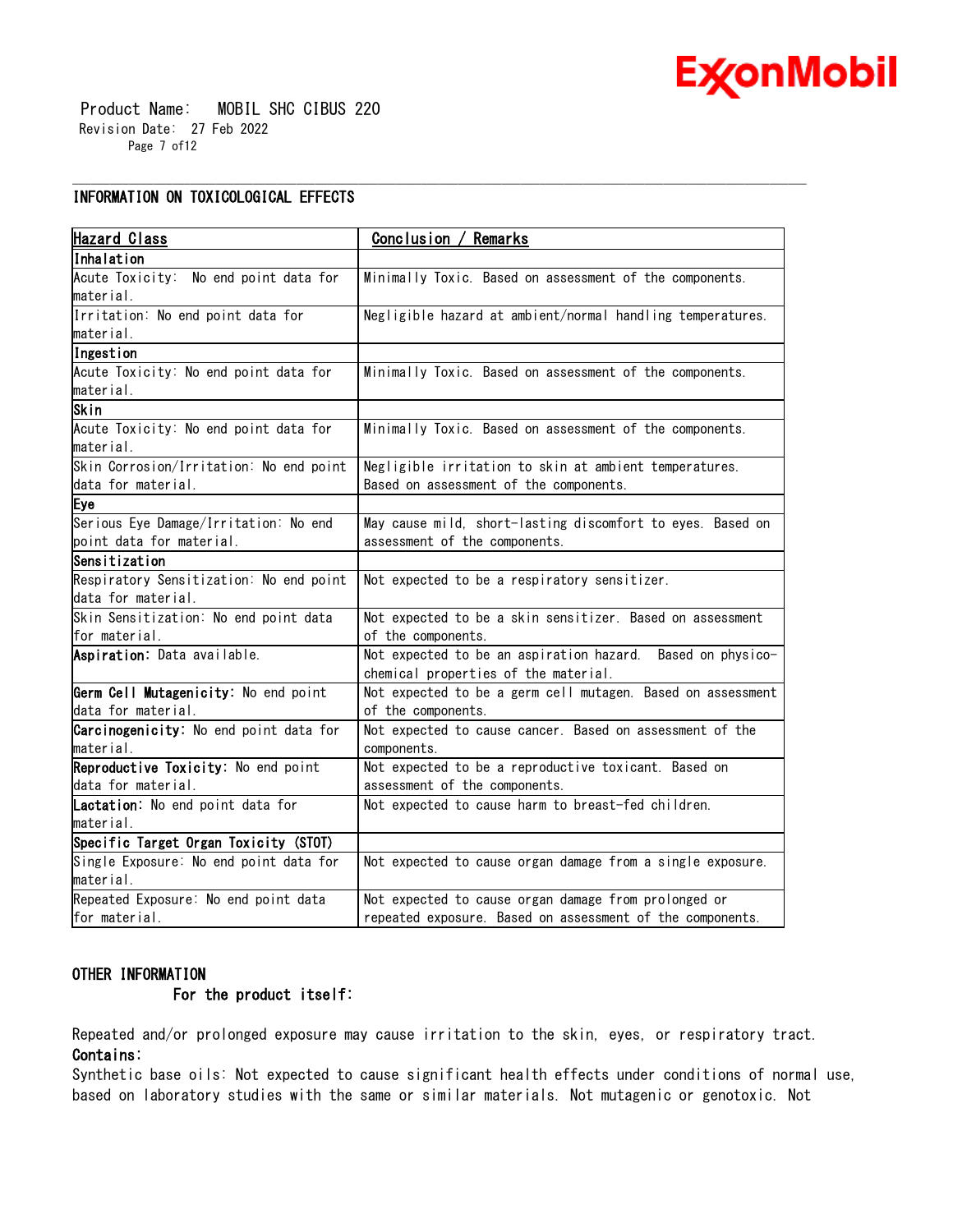

 Product Name: MOBIL SHC CIBUS 220 Revision Date: 27 Feb 2022 Page 8 of12

sensitizing in test animals and humans.

See Section 16 for a description of sources for reference data.

# **IARC Classification: The following ingredients are cited on the lists below:** None.

--REGULATORY LISTS SEARCHED--  $1 = IARC 1$  2 =  $IARC 2A$  3 =  $IARC 2B$ 

# **SECTION 12 ECOLOGICAL INFORMATION**

The information given is based on data for the material, components of the material, or for similar materials, through the application of bridging principals.

\_\_\_\_\_\_\_\_\_\_\_\_\_\_\_\_\_\_\_\_\_\_\_\_\_\_\_\_\_\_\_\_\_\_\_\_\_\_\_\_\_\_\_\_\_\_\_\_\_\_\_\_\_\_\_\_\_\_\_\_\_\_\_\_\_\_\_\_\_\_\_\_\_\_\_\_\_\_\_\_\_\_\_\_\_\_\_\_\_\_\_\_\_\_\_\_\_\_\_\_\_\_\_\_\_\_\_\_\_\_\_\_\_\_\_\_\_\_

### **ECOTOXICITY**

Material -- Not expected to be harmful to aquatic organisms.

### **MOBILITY**

Base oil component -- Low solubility and floats and is expected to migrate from water to the land. Expected to partition to sediment and wastewater solids.

**PERSISTENCE AND DEGRADABILITY** Not determined.

### **BIOACCUMULATIVE POTENTIAL** Not determined.

**Hazard to the Ozone Layer** 

Not Applicable

See Section 16 for a description of sources for reference data.

**SECTION 13 DISPOSAL CONSIDERATIONS**

**Information on Safe and Environmentally Desirable Disposal or Recycling of Chemicals, Contaminated Containers and Packaging** 

# **DISPOSAL METHODS**

Disposal recommendations based on material as supplied. Disposal must be in accordance with current applicable laws and regulations, and material characteristics at time of disposal.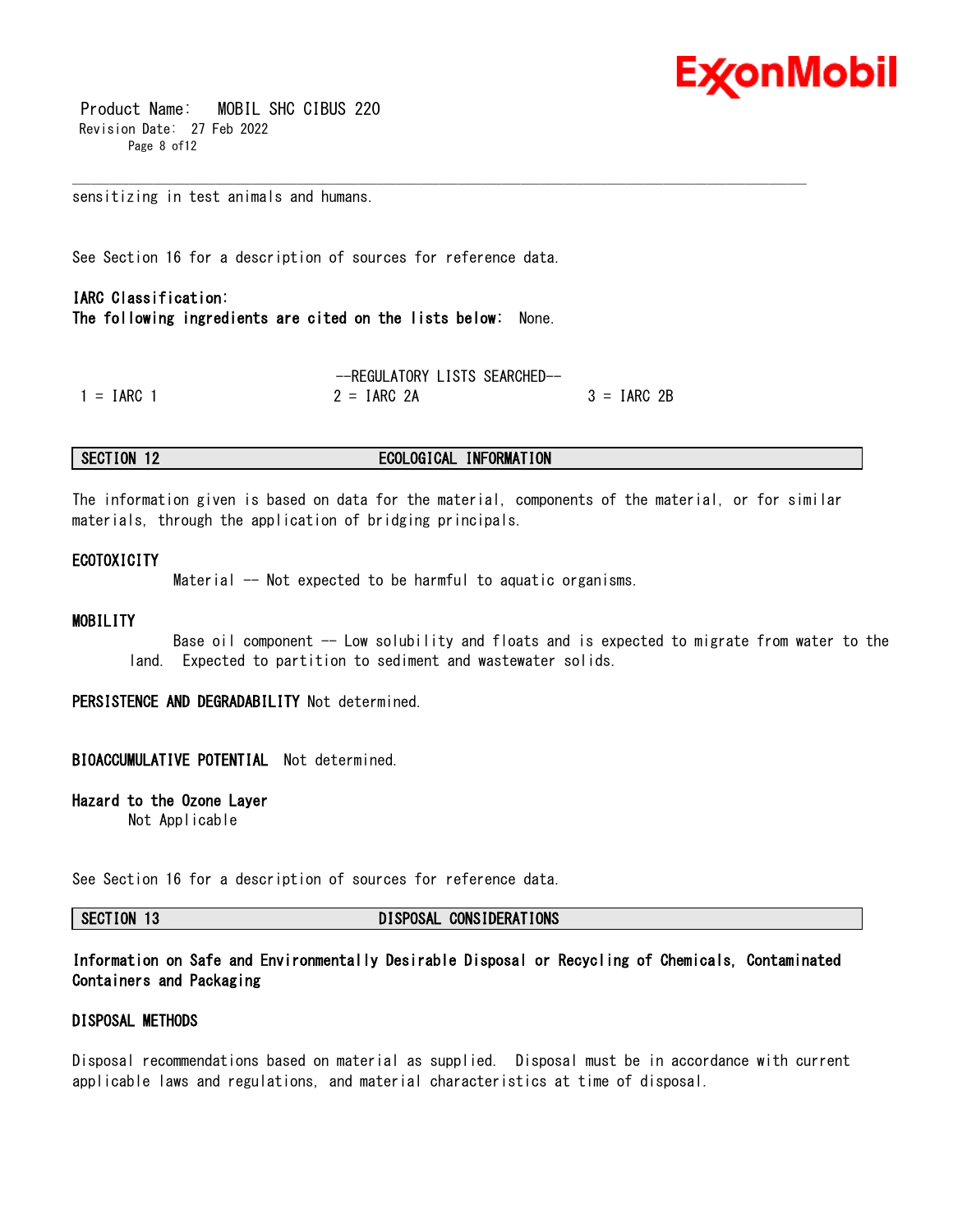

 Product Name: MOBIL SHC CIBUS 220 Revision Date: 27 Feb 2022 Page 9 of12

### **DISPOSAL RECOMMENDATIONS**

Product is suitable for burning in an enclosed controlled burner for fuel value or disposal by supervised incineration at very high temperatures to prevent formation of undesirable combustion products. Protect the environment. Dispose of used oil at designated sites. Minimize skin contact. Do not mix used oils with solvents, brake fluids or coolants.

**Empty Container Warning** Empty Container Warning (where applicable): Empty containers may contain residue and can be dangerous. Do not attempt to refill or clean containers without proper instructions. Empty drums should be completely drained and safely stored until appropriately reconditioned or disposed. Empty containers should be taken for recycling, recovery, or disposal through suitably qualified or licensed contractor and in accordance with governmental regulations. DO NOT PRESSURISE, CUT, WELD, BRAZE, SOLDER, DRILL, GRIND, OR EXPOSE SUCH CONTAINERS TO HEAT, FLAME, SPARKS, STATIC ELECTRICITY, OR OTHER SOURCES OF IGNITION. THEY MAY EXPLODE AND CAUSE INJURY OR DEATH.

\_\_\_\_\_\_\_\_\_\_\_\_\_\_\_\_\_\_\_\_\_\_\_\_\_\_\_\_\_\_\_\_\_\_\_\_\_\_\_\_\_\_\_\_\_\_\_\_\_\_\_\_\_\_\_\_\_\_\_\_\_\_\_\_\_\_\_\_\_\_\_\_\_\_\_\_\_\_\_\_\_\_\_\_\_\_\_\_\_\_\_\_\_\_\_\_\_\_\_\_\_\_\_\_\_\_\_\_\_\_\_\_\_\_\_\_\_\_

## **SECTION 14 TRANSPORT INFORMATION**

### **LAND - Precautionary Transportation Measures & Conditions:**

Do not co-load together with dangerous substances categorized in Fire Cat. 1 and/or 6, and/or High Pressure Gases.

- NOTE: Comply with applicable laws and regulations.
- **SEA (IMDG):** Not Regulated for Sea Transport according to IMDG-Code

**Marine Pollutant:** No

**AIR (IATA):** Not Regulated for Air Transport

# **SECTION 15 REGULATORY INFORMATION**

This material is not considered hazardous according to the Classification of Chemicals based on Globally Harmonized System of Classification and Labelling of Chemicals (GHS) (JIS Z 7252–2019).

# **REGULATORY STATUS AND APPLICABLE LAWS AND REGULATIONS**

**Listed or exempt from listing/notification on the following chemical inventories :** AIIC, DSL, ENCS, IECSC, KECI, TCSI, TSCA **Special Cases:**

| Inventory | <b>Status</b> |
|-----------|---------------|
|           |               |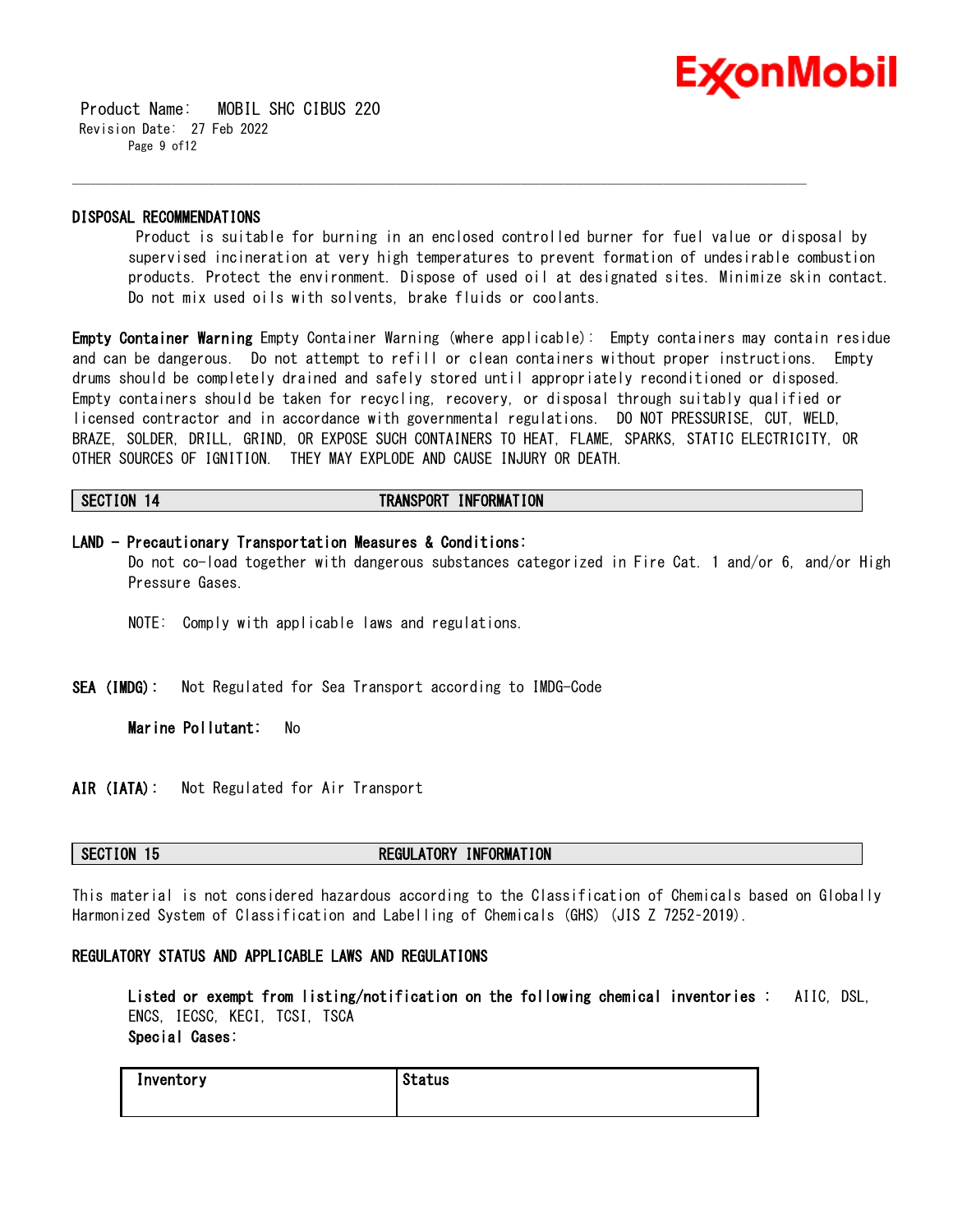

 Product Name: MOBIL SHC CIBUS 220 Revision Date: 27 Feb 2022 Page 10 of 12

### **National Laws and Regulations:**

Chemical Substances Control Law: Restrictions Apply

Fire Service Law: Combustible Liquids ISHL: Notified Substances ISHL: Labeling Substances Maritime Pollution Prevention Law: Regulated Mariners Labour Safety and Health Regulation: Regulated Poisonous and Deleterious Substances Control Law (PDSCL): Not Regulated Pollutant Release and Transfer Register (PRTR): Not Regulated Sewage Water Law: Mineral oil (5mg/l max.) Waste Treatment Law : Controlled Industrial Waste Water Pollution Control Law: Effluent Regulation (5mg/l max.)

# **JAPANESE COMPOSITION INFORMATION**

### **Industrial Safety and Health Law: Article 57, Chemical substances to be labelled:**

| <b>Name</b> | Concentration                      |
|-------------|------------------------------------|
| Mineral     | nn<br>or<br>wt%<br>--<br>۰J∪<br>∠∪ |

# **Industrial Safety and Health Law: Article 57-2, Chemical Substances to be notified:**

| <b>Name</b>       | <b>ISHL</b><br>. .<br>Number<br>Urd<br><b>Inance</b> | <b>Concentration</b>                  |
|-------------------|------------------------------------------------------|---------------------------------------|
| Minera<br>0i<br>ά | 168                                                  | $120 -$<br>$\Omega$<br>%weıght<br>∙ა∪ |

**ISHL Enforcement Order, Table 3-1, Manufacturing Permit Chemical Substances:** None.

**PRTR Class 1 Designated Chemical Substances:** None.

**PRTR Class 2 Designated Chemical Substances:** None.

**PDSCL Chemical Substances:** None.

# **SECTION 16 OTHER INFORMATION**

**SOURCE OF REFERENCE MATERIAL:** Sources of information used in preparing this SDS included one or more of the following: results from in house or supplier toxicology studies, CONCAWE Product Dossiers, publications from other trade associations, such as the EU Hydrocarbon Solvents REACH Consortium, U.S. HPV Program Robust Summaries, the EU IUCLID Data Base, U.S. NTP publications, and other sources, as appropriate.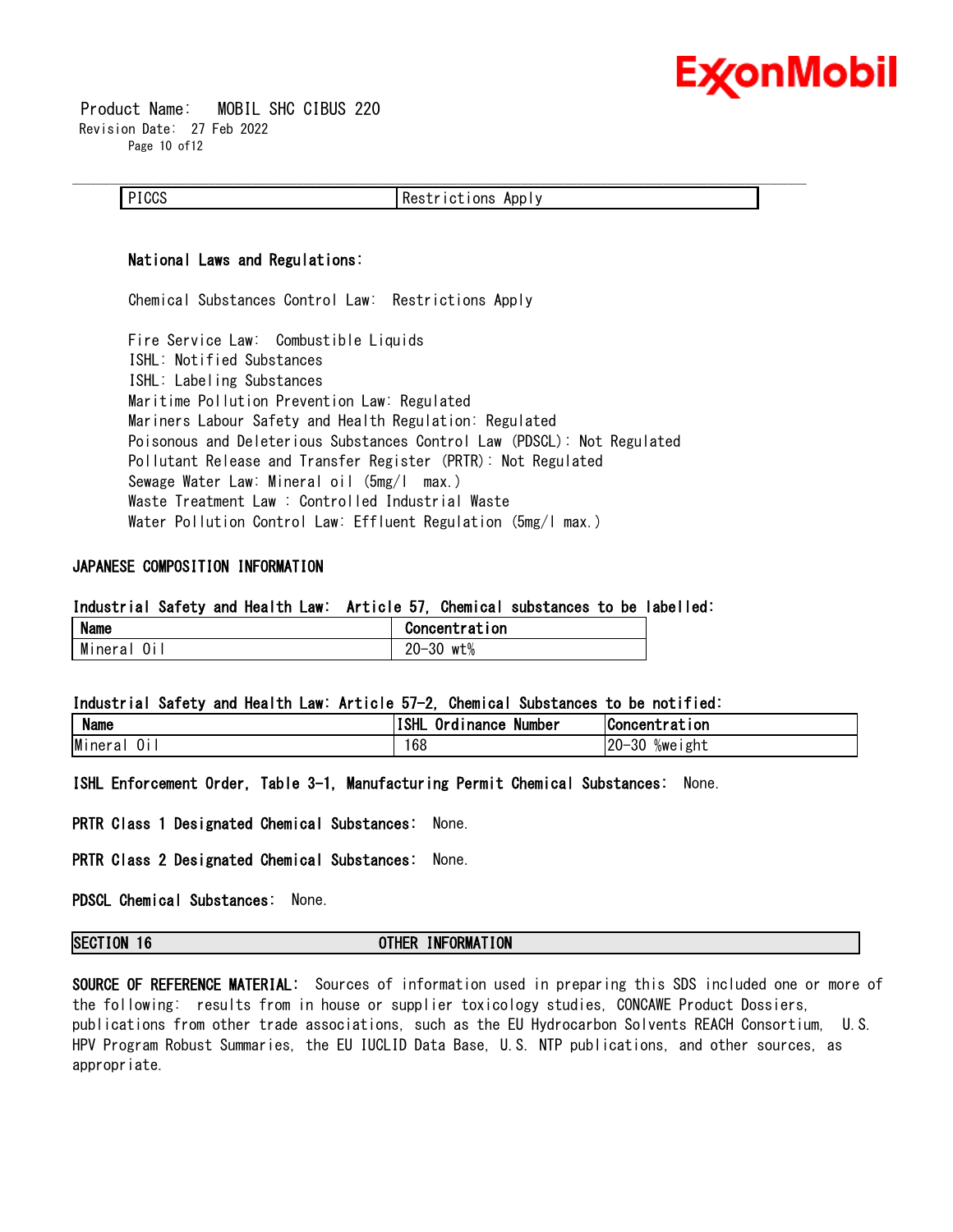# Ex⁄onMobil

 Product Name: MOBIL SHC CIBUS 220 Revision Date: 27 Feb 2022 Page 11 of 12

# **N/D = Not determined, N/A = Not applicable**

THIS SAFETY DATA SHEET CONTAINS THE FOLLOWING REVISIONS: Composition: Component Table information was deleted. Composition: Concentration Footnote information was deleted. Composition: No components information was modified. Section 01: Company Mailing Address information was deleted. Section 01: Company Mailing Address information was modified. Section 09: Decomposition Temp C(F) information was added. Section 09: Decomposition Temp C(F) information was deleted. Section 09: Flammability (Solid, Gas) information was deleted. Section 09: Flammability information was added. Section 09: Flammable Limits - LEL information was added. Section 09: Flammable Limits - UEL information was added. Section 09: Particle Characteristics information was added. Section 09: Particle Range information was added. Section 09: Physical State information was deleted. Section 09: Pour Point C(F) information was modified. Section 09: Relative Density information was modified. Section 09: Vapor Pressure information was added. Section 10: Reactivity information was added. Section 11: Aspiration Conclusion information was added. Section 11: Aspiration Test Data information was added. Section 11: Carcinogen Conclusion information was added. Section 11: Carcinogen Test Comment information was added. Section 11: Carcinogen Test Data information was added. Section 11: Chronic Tox - Component information was deleted. Section 11: Chronic Tox - Component information was modified. Section 11: Dermal Irritation Test Data information was added. Section 11: Dermal Irritation Test Data information was deleted. Section 11: Dermal Lethality Test Data information was added. Section 11: Dermal Lethality Test Data information was deleted. Section 11: Eye Irritation Test Data information was added. Section 11: Eye Irritation Test Data information was deleted. Section 11: Inhalation Lethality Test Comment information was deleted. Section 11: Inhalation Lethality Test Data information was added. Section 11: Inhalation Lethality Test Data information was deleted. Section 11: Lactation Conclusion information was added. Section 11: Lactation Test Data information was added. Section 11: Mutagen Conclusion information was added. Section 11: Mutagen Test Comment information was added. Section 11: Mutagen Test Data information was added. Section 11: Oral Lethality Test Data information was added. Section 11: Oral Lethality Test Data information was deleted. Section 11: Other Health Effects information was added.

\_\_\_\_\_\_\_\_\_\_\_\_\_\_\_\_\_\_\_\_\_\_\_\_\_\_\_\_\_\_\_\_\_\_\_\_\_\_\_\_\_\_\_\_\_\_\_\_\_\_\_\_\_\_\_\_\_\_\_\_\_\_\_\_\_\_\_\_\_\_\_\_\_\_\_\_\_\_\_\_\_\_\_\_\_\_\_\_\_\_\_\_\_\_\_\_\_\_\_\_\_\_\_\_\_\_\_\_\_\_\_\_\_\_\_\_\_\_